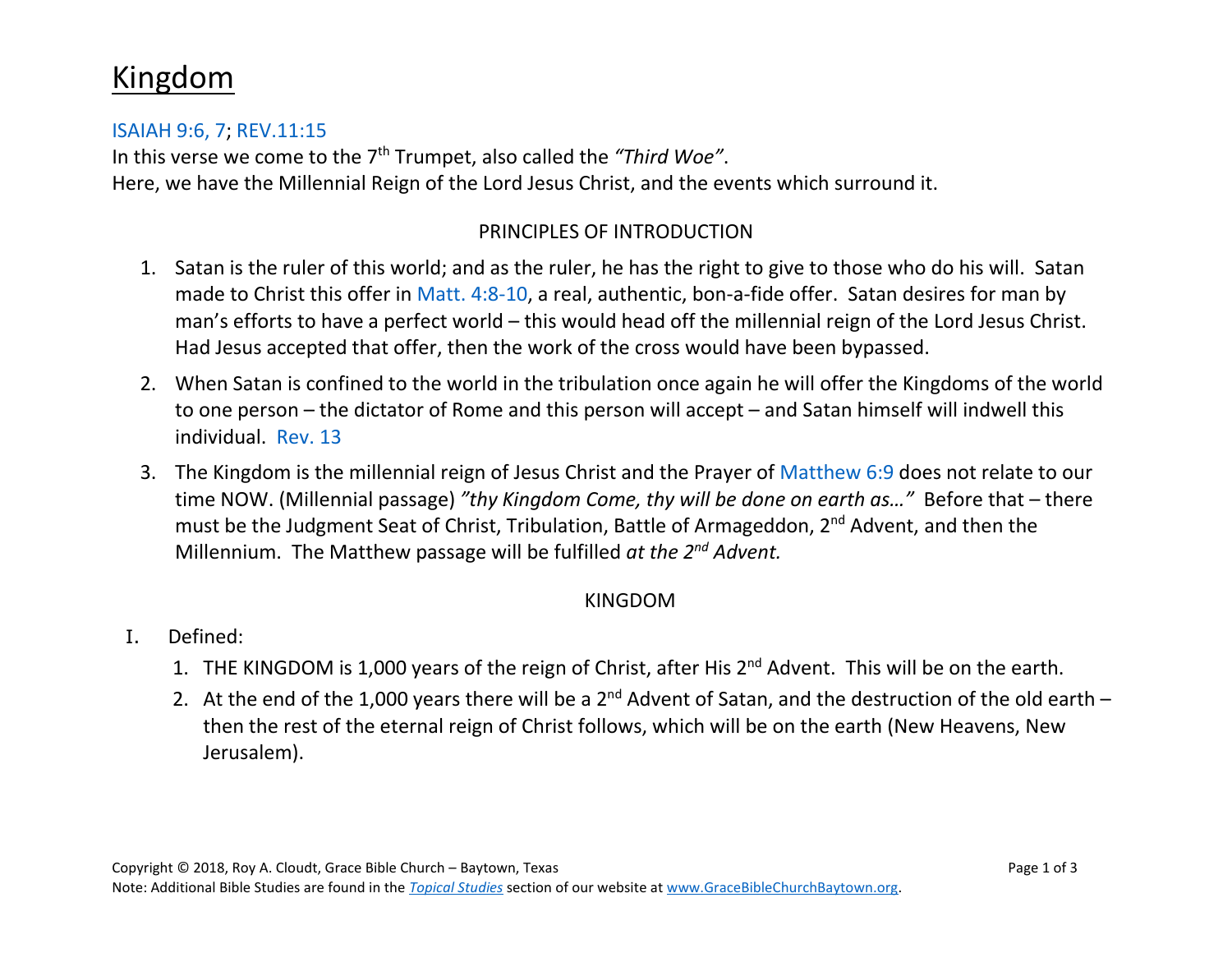## Kingdom (Continued)

- II. Introduced:
	- 1. The Kingdom is promised in [2 Sam.](https://www.biblegateway.com/passage/?search=2+Sam.7%3A8-17&version=NASB) 7:8-17; Ps. [89:20-33.](https://www.biblegateway.com/passage/?search=Ps.+89%3A20-33&version=NASB) Promised in the OT as a part of the Davidic Covenant.
	- 2. The Kingdom was prophesized in Isa. [2:1-5;](https://www.biblegateway.com/passage/?search=Isa.2%3A1-5&version=NASB) [2:11, 12;](https://www.biblegateway.com/passage/?search=Isa.2%3A11-12&version=NASB) Isa. [35:1-10.](https://www.biblegateway.com/passage/?search=Isa.35%3A1-10&version=NASB)
	- 3. The Kingdom is presented in Matthew, Mark and Luke (Synoptic Gospels). The Gospels emphasize the Age of Israel, *not* the Church Age. There is one prophecy of the Church in [Matt.](https://www.biblegateway.com/passage/?search=Matt.+16&version=NASB) 16. In John, there are 4 chapters prophesying the Church Age. *BUT THE GOSPELS PRIMARILY PRESENT THE DISPENSATION OF THE KING OF ISRAEL.*
	- 4. The Kingdom Postponed found in the New Testament epistles postponed, for the Age of Grace.
	- 5. The Kingdom is Proclaimed First by the Angelic herald of [Rev. 10,](https://www.biblegateway.com/passage/?search=Rev.+10&version=NASB) and secondly, by the human heralds of [Rev. 11:1-14](https://www.biblegateway.com/passage/?search=Rev.+11%3A1-14+&version=NASB) (Moses and Elijah).
	- 6. The Kingdom Plagiarized (to take and use as one's own thief a kidnaper) [Rev. 13](https://www.biblegateway.com/passage/?search=Rev.+13&version=NASB) the Devil's two witnesses (thoughts, writings, and inventions – stolen and used as one's own).
	- 7. The Kingdom Perfected [Rev. 11:15-19.](https://www.biblegateway.com/passage/?search=Rev.+11%3A15-19&version=NASB)
- III. Kingdom Issues:
	- 1. Issue One Will God keep His Word to Israel or not? God's Word says, *"YES"* (Post Millennialism and Amillennialism say, "*NO!"* – These are eschatological, theological systems held by some). God promised Israel that they would have a Son from David, who would reign forever – Jesus Christ is that Son. *AND HE WILL REIGN FOREVER!*
	- 2. Issue Two relates to the unconditional Covenants God has 4 Covenants to Israel:
		- ➢ Abrahamic Covenant Gen. [12:1-3](https://www.biblegateway.com/passage/?search=Gen.12%3A1-3&version=NASB)
		- ➢ Palestinian Covenant [Gen. 13:14, 15;](https://www.biblegateway.com/passage/?search=Gen.+13%3A14-15&version=NASB) [Isa. 11:1;](https://www.biblegateway.com/passage/?search=Isa.+11%3A1&version=NASB) [Isaiah 11:](https://www.biblegateway.com/passage/?search=Isaiah+11%3A12&version=NASB) 12
		- $\triangleright$  Davidic [II Sam. 7:8-16;](https://www.biblegateway.com/passage/?search=II+Sam.+7%3A8-16&version=NASB) [22:5](https://www.biblegateway.com/passage/?search=II+Sam.+22%3A5+&version=NASB)
		- ➢ New Covenant to Israel

These are un-conditional covenants not fulfilled as yet, but will be fulfilled at the 2<sup>nd</sup> Advent.